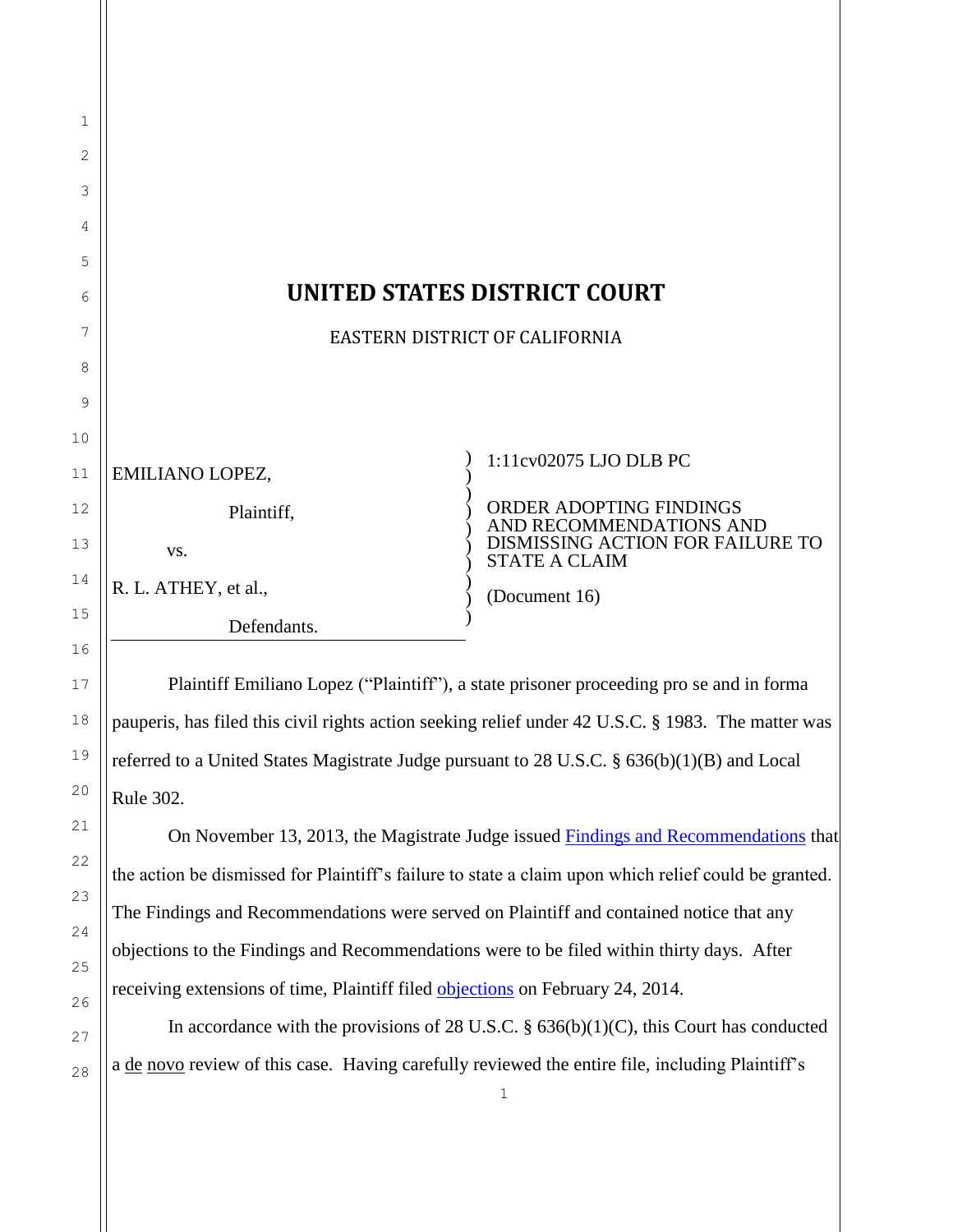objections, the Court finds that the Findings and Recommendations are supported by the record and by proper analysis.

Insofar as Plaintiff attempts to hold Defendants Cate and Yates liable under a theory of supervisory liability, his argument fails. Plaintiff suggests that because Defendants Cate and Yates had to submit an incident report and obtain approval for the lockdown, they were aware that the lockdown had suspended major program operations. However, while they may have been aware of the general effects of a lockdown, they were not aware of Plaintiff's specific situation. This precludes liability against Defendants Cate and Yates.

In challenging the Court's finding that he failed to state an access to the courts claim, Plaintiff states that he has demonstrated an actual injury because, although he was able to file his petitions, they were "frustrated" as a result of Defendants' policies. Obj. 6. In support of his argument, Plaintiff cites Hebbe v. Pliler, 627 F.3d 338 (9th Cir. 2010), where the Ninth Circuit found actual injury when, during a lockdown, an inmate was prevented from filing an appellate brief to challenge his state court conviction. There, the plaintiff was on lockdown during the time period that his brief was due, and he alleged that he was not aware of the alternate "paging system" available during lockdowns. Hebbe, 627 F.3d at 343.

Here, however, Plaintiff alleges that during the first lockdown, copies and cases were brought to his cell. After this two-month lockdown, he was able to use the library and worked on his habeas petitions. During the second lockdown, on two occasions, Plaintiff was placed into a small cage and was allowed to use California Criminal Law Practice and Procedures. He was permitted to stay in the cage for two hours each time.

Therefore, unlike the inmate in Hebbe, Plaintiff was afforded alternate access during the lockdown. He was given copies, had cases brought to his cell and was permitted to use California Criminal Law and Procedure twice. While he may have rather had physical access to the law library, the nature of the prison setting sometimes prevents this. In fact, Plaintiff states in